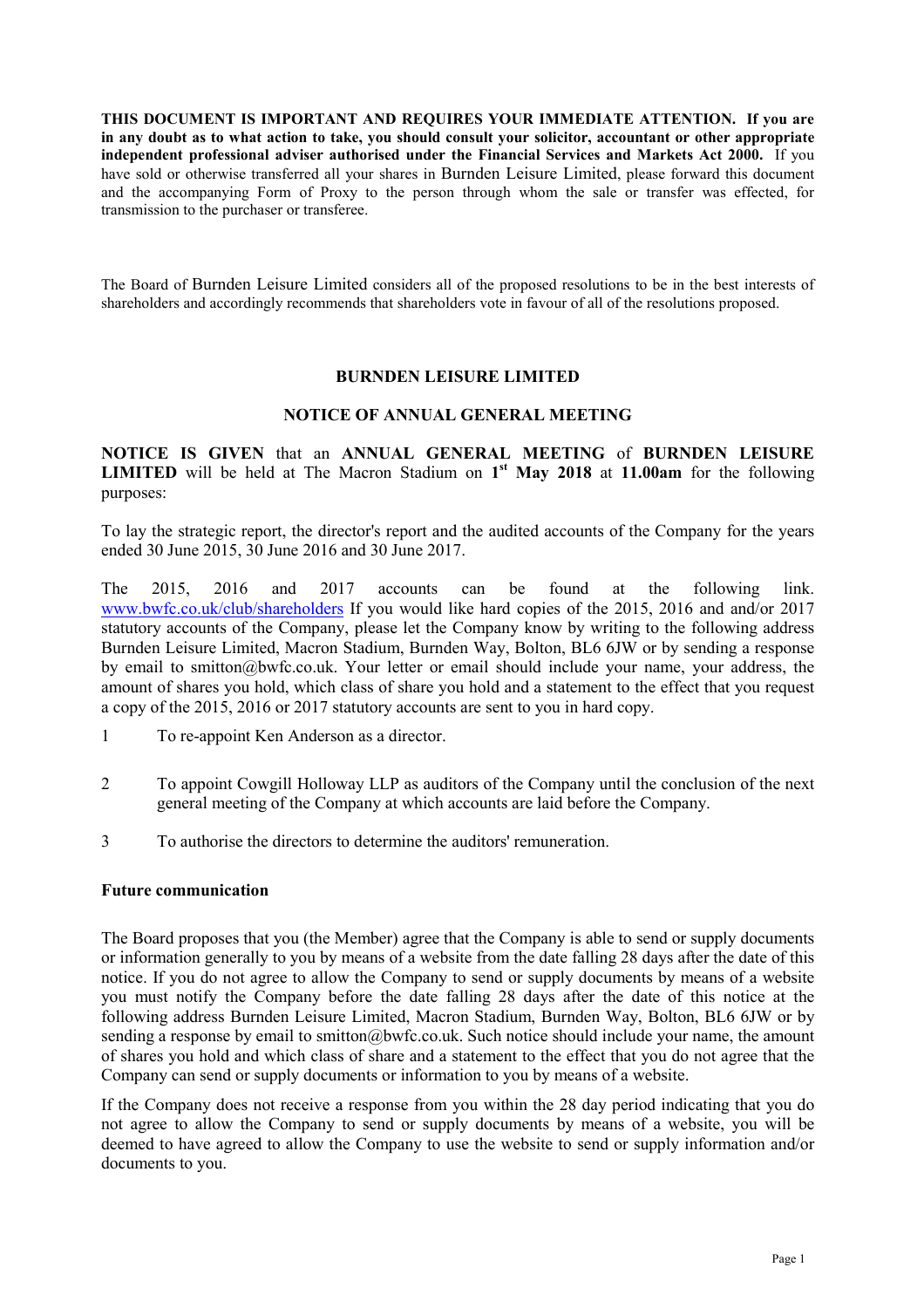Please note that the Company, where it is required to do so, will notify you where information or documents are provided on a website and the notice will provide you with details of how to access the website and the relevant information.

Registered office:

Macron Stadium, Burnden Way, Bolton, BL6 6JW

Dated: 9 April 2018 By order of the Board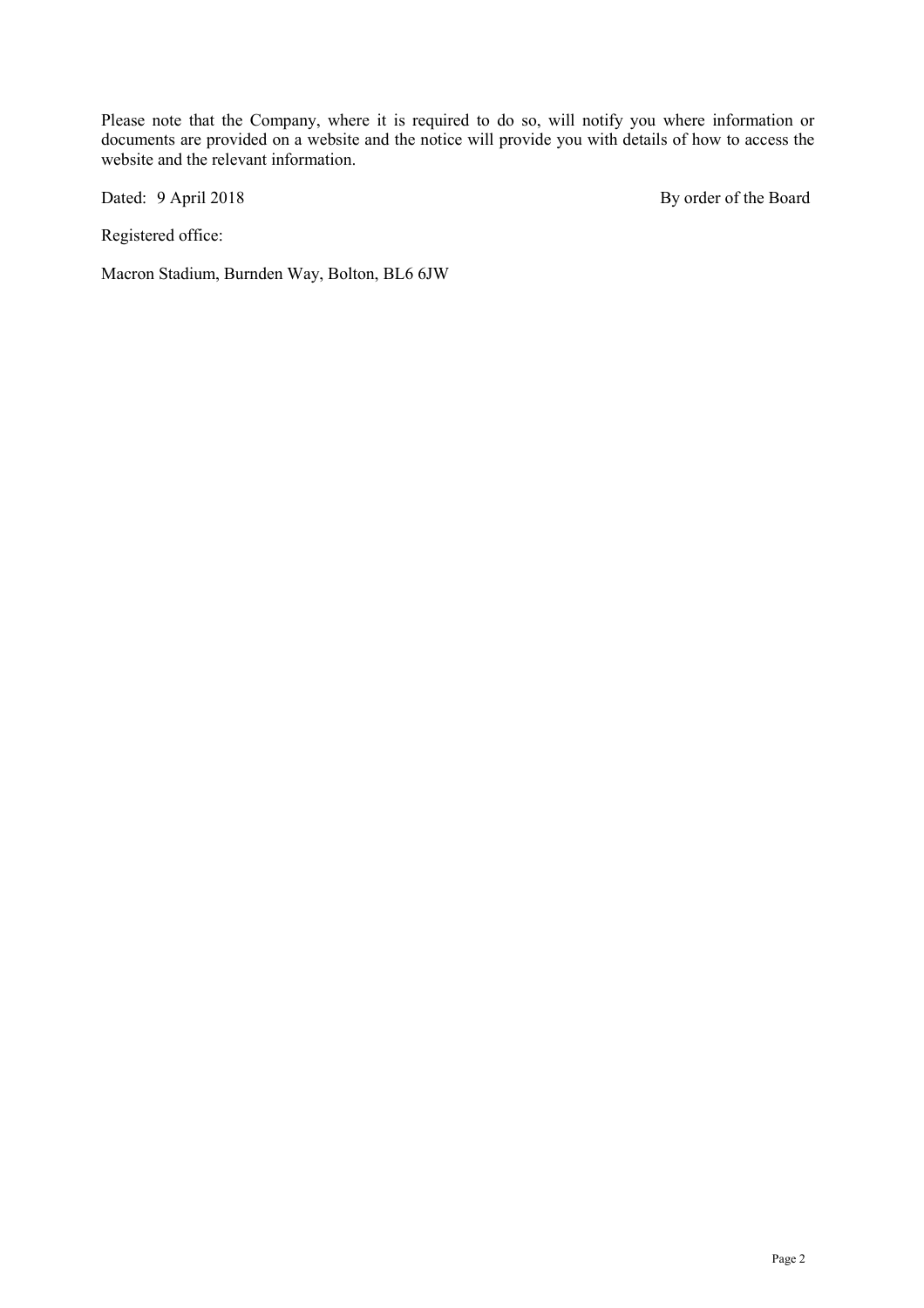Notes:

# **1 General**

This notice is the formal notification to members of the Company's annual general meeting (the **Meeting**), its date, time and place, and the matters to be considered. If you are in doubt as to what action to take you should consult an independent adviser.

Resolutions 1 to 3 (inclusive) will be proposed as ordinary resolutions.

# **2 Entitlement to attend and vote**

The Company specifies that in order to have the right to attend and vote at the Meeting (and also for the purpose of determining how many votes a person entitled to attend and vote may cast), a person must be entered on the Company's register of members as at  $6.00$  pm  $27<sup>th</sup>$  April 2018 (or, if the Meeting is adjourned, at 6.00 pm two business days prior to the day of the adjourned meeting) as a holder of ordinary shares of £0.001 each in the capital of the Company, a holder of deferred shares of £0.01 each in the capital of the Company or a holder of convertible preference shares of £0.10 each in the capital of the Company. Changes to entries in the Company's register of members after such time shall be disregarded in determining the rights of any person to attend and vote at the Meeting.

# **3 Appointment of proxies - general**

If you are a member of the Company at the time set out in note 2 above, you are entitled to appoint a proxy to exercise all or any of your rights to attend, speak and vote at the Meeting. You can only appoint a proxy using the procedures set out in these notes and the notes to the proxy form. If you require a proxy form and believe that you should have one, or if you require additional forms, please contact Sue Mitton on 01204 673640 or email at smitton@bwfc.co.uk.

A proxy does not need to be a member of the Company but will need to attend the Meeting in order to represent you. Details of how to appoint the Chairman of the Meeting or another person as your proxy using the proxy form are set out in the notes to the proxy form. If you wish your proxy to speak on your behalf at the Meeting you will need to appoint your own choice of proxy (not the Chairman of the Meeting) and give your instructions directly to them.

A member may appoint more than one proxy in relation to the Meeting, provided that each proxy is appointed to exercise the rights attached to different shares. A member's proxy will vote or abstain from voting as he thinks fit in relation to any other matter which is put before the Meeting.

The return of a proxy form will not prevent a member from attending the Meeting, speaking and voting in person if he so wishes.

# **4 Appointment of proxy using the proxy form**

The notes to the proxy form explain how to direct your proxy to vote on each resolution. To appoint a proxy using the proxy form, the form must be:

- completed and signed;
- sent or delivered to Neville Registrars Limited at Neville House, 18 Laurel Lane, Halesowen. B63 3DA; and
- received by Neville Registrars Limited no later than  $11.00$ am on  $27<sup>th</sup>$  April 2018.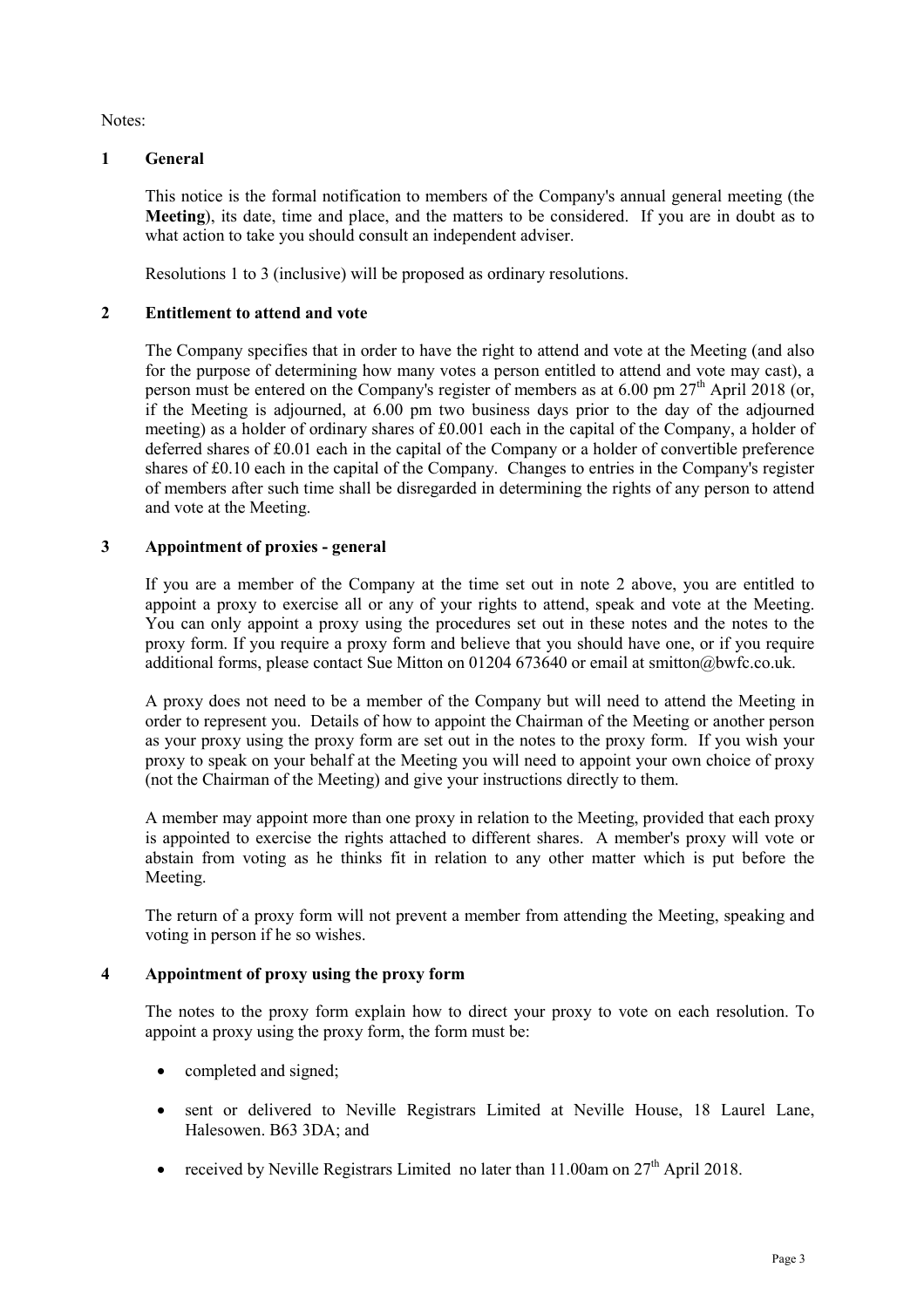In the case of a member which is a company, the proxy form must be executed under its common seal or signed on its behalf by an officer of the company or an attorney for the company, stating their capacity (e.g. director, secretary).

Any power of attorney or other authority (if any) under which the proxy form is signed (or a duly certified copy or office copy of such power or authority) must be included with the proxy form.

Appointments of proxies, and any documents necessary to show the validity of, or otherwise relating to the appointment of the proxy can also be emailed to smitton@bwfc.co.uk

## **5 Appointment of proxy by joint members**

In the case of joint holders, where more than one of the joint holders purports to appoint a proxy, only the appointment submitted by the most senior holder will be accepted. Seniority is determined by the order in which the names of the joint holders appear in the Company's register of members in respect of the joint holding (the first-named being the most senior).

#### **6 Corporate representatives**

If a corporation is a member of the Company, it may by resolution of its directors or other governing body authorise one or more persons to act as its representative or representatives at the Meeting and any such representative or representatives shall be entitled to exercise on behalf of the corporation all the powers that the corporation could exercise if it were an individual member of the Company, provided that they do not do so in relation to the same shares.

# **7 Communication**

You may not use any electronic address (within the meaning of section 333(4) of the Act) provided in this Notice of Meeting (or in any related or accompanying document (including the form of proxy and annual report and accounts) to communicate with the Company for any purposes other than those expressly stated. Members and Nominated Persons should note that the website referred to in note 4 is only provided for use by members of the Company to submit forms of proxy before the Meeting using the internet and cannot be used for any other purpose in relation to the Meeting.

Please note that the Company takes all reasonable precautions to ensure no viruses are present in any electronic communication it sends out but the Company cannot accept responsibility for loss or damage arising from the opening or use of any email or attachments from the Company and recommends that the shareholders subject all messages to virus checking procedures prior to use. Any electronic communication received by the Company, including the lodgement of an electronic proxy form, that is found to contain any virus will not be accepted.

## **8 Poll voting**

Voting on all resolutions will be conducted by way of a poll rather than on a show of hands.

# **9 Documents on display**

Copies of the 2015, 2016 and 2017 statutory accounts will be available for inspection at the Company's registered office at Macron Stadium, Burnden Way, Bolton, BL6 6JW during normal business hours on any weekday (Saturdays and English public holidays excepted) from the date of this notice until the close of the Meeting and at the place of that Meeting for at least 15 minutes prior to and during the Meeting.